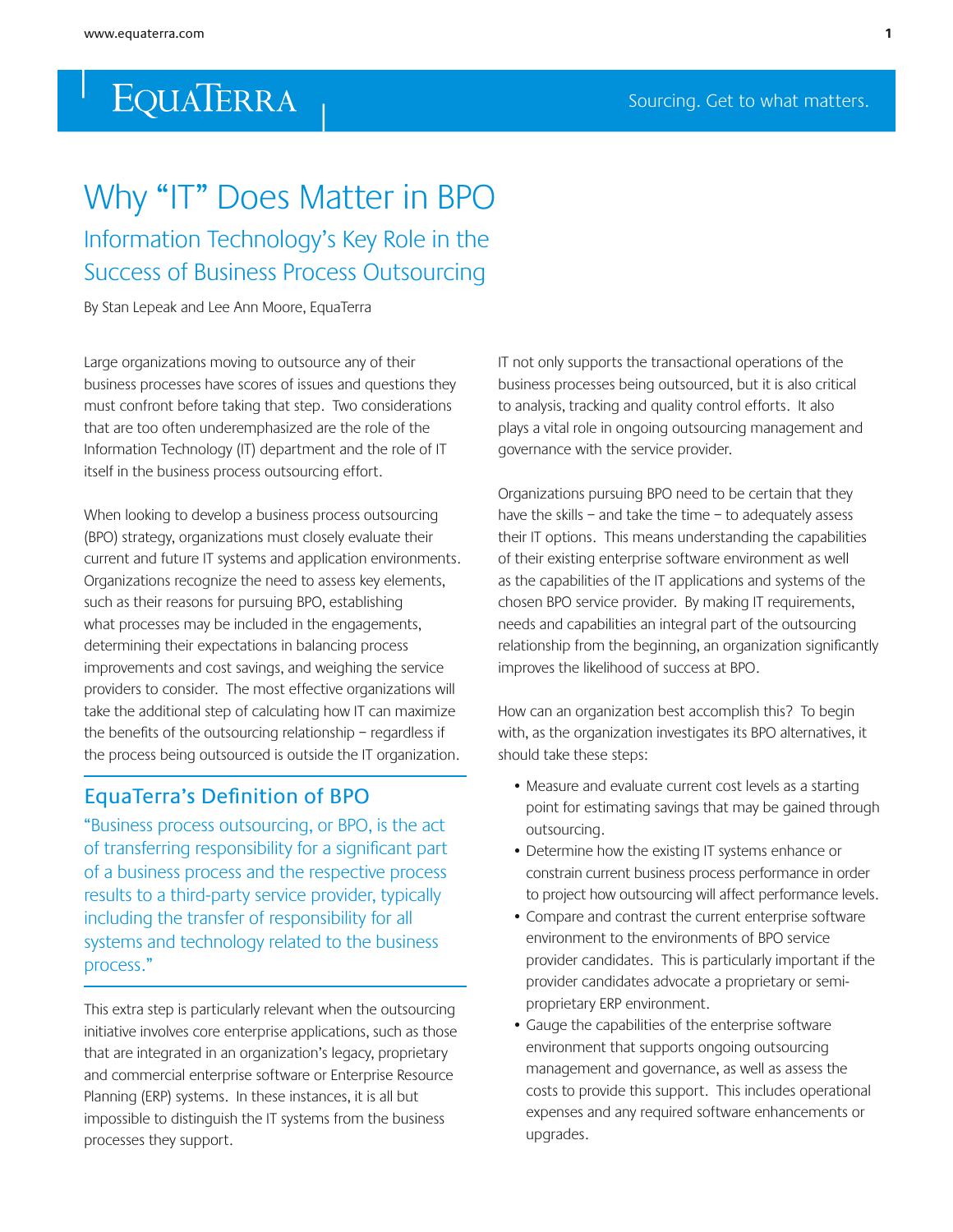• Define the scope of what is to be outsourced from the perspective of the enterprise software environment. The business process elements being outsourced should be mapped against the underlying support software applications. Rarely do the IT components map cleanly to the business functions being outsourced, so it is necessary to understand the challenges involved in extracting the relevant IT applications.

"Without a good IT system, you have no idea how successful the outsourcing process has been. You need to have a way of measuring your success, and IT can provide this."

#### – EquaTerra Fortune 1000 Client

### The IT-BPO Challenge

These steps may appear straightforward, but they are challenging to many organizations for three primary reasons. First, BPO initiatives tend to be driven by business units without adequate IT group involvement; second, the initiatives focus on cost reduction or process improvement, not IT; and third, the individuals who are making the BPO decisions don't always fully understand the impact of their decisions on IT.

Business units and executive management are nearly always the power behind a drive for BPO. These constituencies are often not sufficiently IT-literate, or simply not interested enough in IT issues to keep the organization's enterprise software interests on the table. The IT organization and CIO (wrongfully) may play a lesser supporting role in the BPO decision and won't have the opportunity to fully convey the challenges related to enterprise software and ERP environments.

As an organization is driven by key motivators for BPO – cost reduction and improved process performance – too often any IT issues are pushed into the background or are not recognized as core enablers to both of these goals. The BPO goals are entwined in the IT environment, but it is the non-IT elements, such as strategy, people, resources, operational locations, process definitions and operating models, that take center stage.

Finally, many BPO decision makers focus intently on the outcome of the BPO effort and fail to adequately consider how the organization and its service provider will achieve that outcome. As an example, human resources professionals considering BPO generally have a great interest in event-driven employee self-service portals. But their focus is on how the portal performs, without regard for the underlying applications and systems. BPO buyers don't consider that the appealing capabilities viewed in a service provider demo may not work in their own IT environment without significant time, effort and cost.

### Giving Weight to IT Issues

How should an organization overcome a natural tendency to overlook IT issues? It is unreasonable to suggest that a human resources or procurement professional, or any other business unit representative driving BPO efforts, should assume the role of the IT expert and address the IT issues inherent in a BPO engagement. However, the organization's BPO decision makers must ensure that someone is playing that role. Ideally, this would involve representatives from the IT group as well as third-party advisors or even representatives from key strategic IT vendor partners.

"IT should provide the right tool to enable efficient delivery of the service and provide the opportunity to improve the service experience. IT should operate with no barriers. It should allow the company to build enhanced capability to offer the customer better and more efficient service."

– EquaTerra Fortune 1000 Client

It is critical for any organization to understand the importance of the underlying IT and enterprise software operating environment – with all its strengths and weaknesses, costs, supporting vendors' capabilities and future direction. This holds true for both the existing environment of the service provider and the way that environment will evolve over the life of the BPO relationship. This will not be easy, because the BPO service provider environment is highly dynamic, affected by factors such as the current client load, future service offering plans,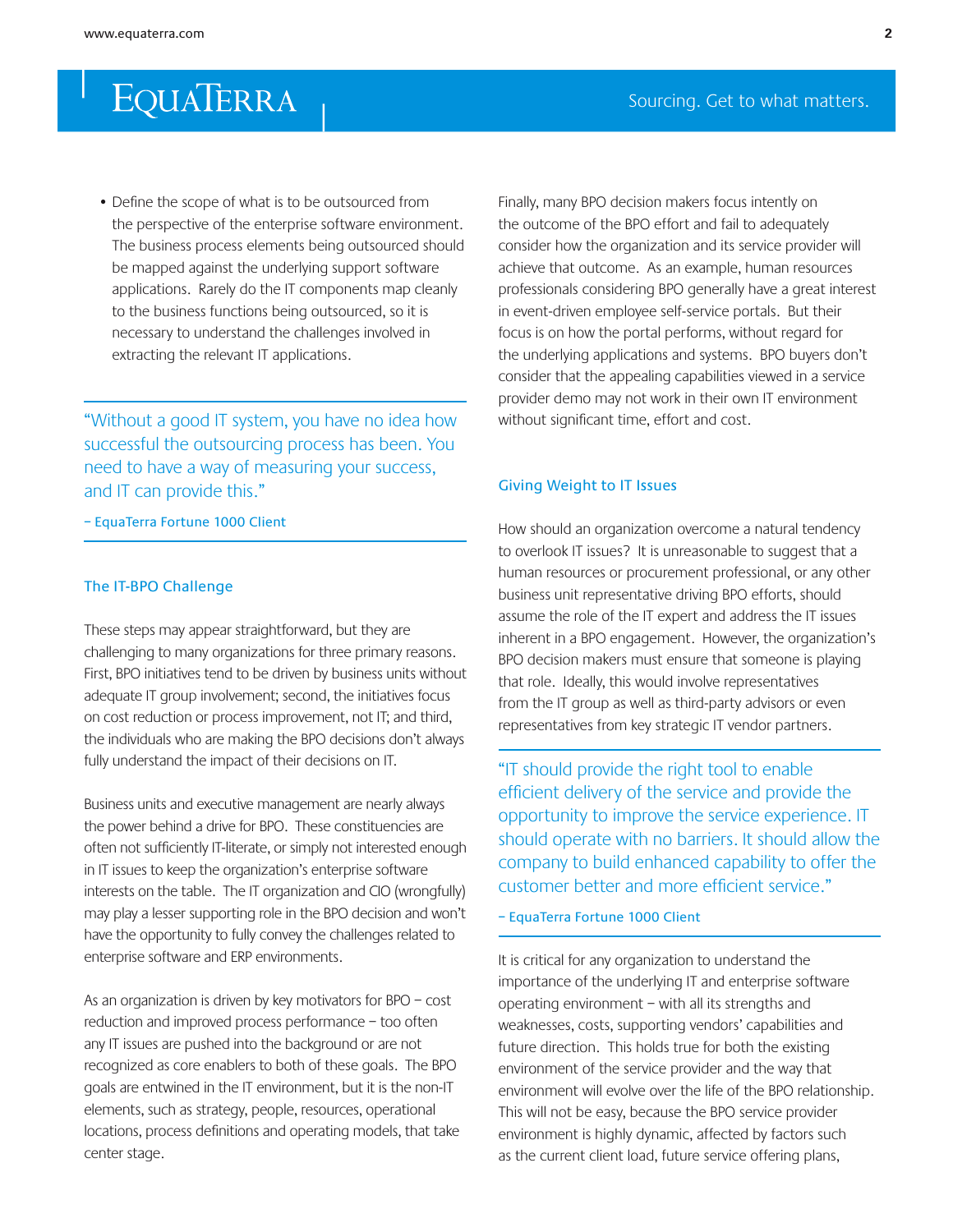scheduled retirement of other service offerings, and the provider's current and projected strategic relationships.

#### Technology's Role in Outsourcing Management

Management, or governance, of the outsourcing relationship has proven to be the key to ongoing outsourcing success. The elements of successful governance are as follows (along with examples of the issues involved):

- Service quality management (performance, satisfaction)
- Issue management (escalation, emergency)
- Change management (program, demand, consumption)
- Commercial management (contract, benchmarking, financial)
- Compliance management (regulatory, safety, privacy)
- Communication management (business requirements, relationship alignment)

Technology can play a key role in supporting an organization's governance efforts, but in itself, technology is not a substitute for adequate and skilled resources and solid programs and processes. Just as there are multiple dimensions to governance, there are different types of IT requirements needed to support it. EquaTerra's analysis of the market for IT tools to support governance shows that it is still relatively immature, and the software providers specializing in this area are often small. Many will eventually disappear as the market consolidates and matures. Larger, established enterprise software vendors are still in the early stages of developing and delivering additional capabilities aimed at outsourcing governance support.

The lack of tools often means an organization will use a mix of commercial and homegrown applications to support outsourcing governance. Whatever tools are deployed, they should:

- Monitor outsourcing performance and support quality control efforts
- Enable and support compliance efforts
- Support reporting needs and enable analysis
- Ensure adequate security in outsourcing efforts
- Provide an unbiased perspective on provider performance
- Monitor contracts and service provider performance and track SLA adherence

"IT is important for good, strong controls over authorization levels, approvals and payment processes. IT should provide strong transaction controls, which comply with a company's authorization matrix and provide an easy identification process for things like conflicts of interest within ERP authorization matrices.

– EquaTerra Fortune 1000 Client

#### How Organizations View ERP in BPO

A recent EquaTerra study titled, ["Assessing the Role of](http://www.equaterra.com/store/detail.aspx?pid=16)  [Enterprise Applications Software in BPO,](http://www.equaterra.com/store/detail.aspx?pid=16)" of large North American and European organizations, with 5,000 or more employees and at least \$1 billion in annual revenue, revealed some interesting insights into organizations' views regarding the role of enterprise and ERP software in BPO. All of the companies were involved in or were about to be involved in a BPO engagement, and the survey showed that BPO has become pervasive in the marketplace and that future demand remains strong, both in North America and Europe.

Interestingly, the study highlighted that outsourcing buyers generally have clear ideas on their preferences for enterprise application environments to support their BPO efforts. While many BPO buyers ultimately choose a proprietary or semi-proprietary approach when it comes to supporting enterprise software and IT systems, they tend to identify with commercial ERP vendors as preferred suppliers. This reaffirms the need for BPO buyers to fully understand the attributes of the underlying IT environments, particularly the user interfaces and integration points of the BPO service providers they engage.

Existing IT environments are often the drivers for enterprise software preferences in BPO, reflecting a desire for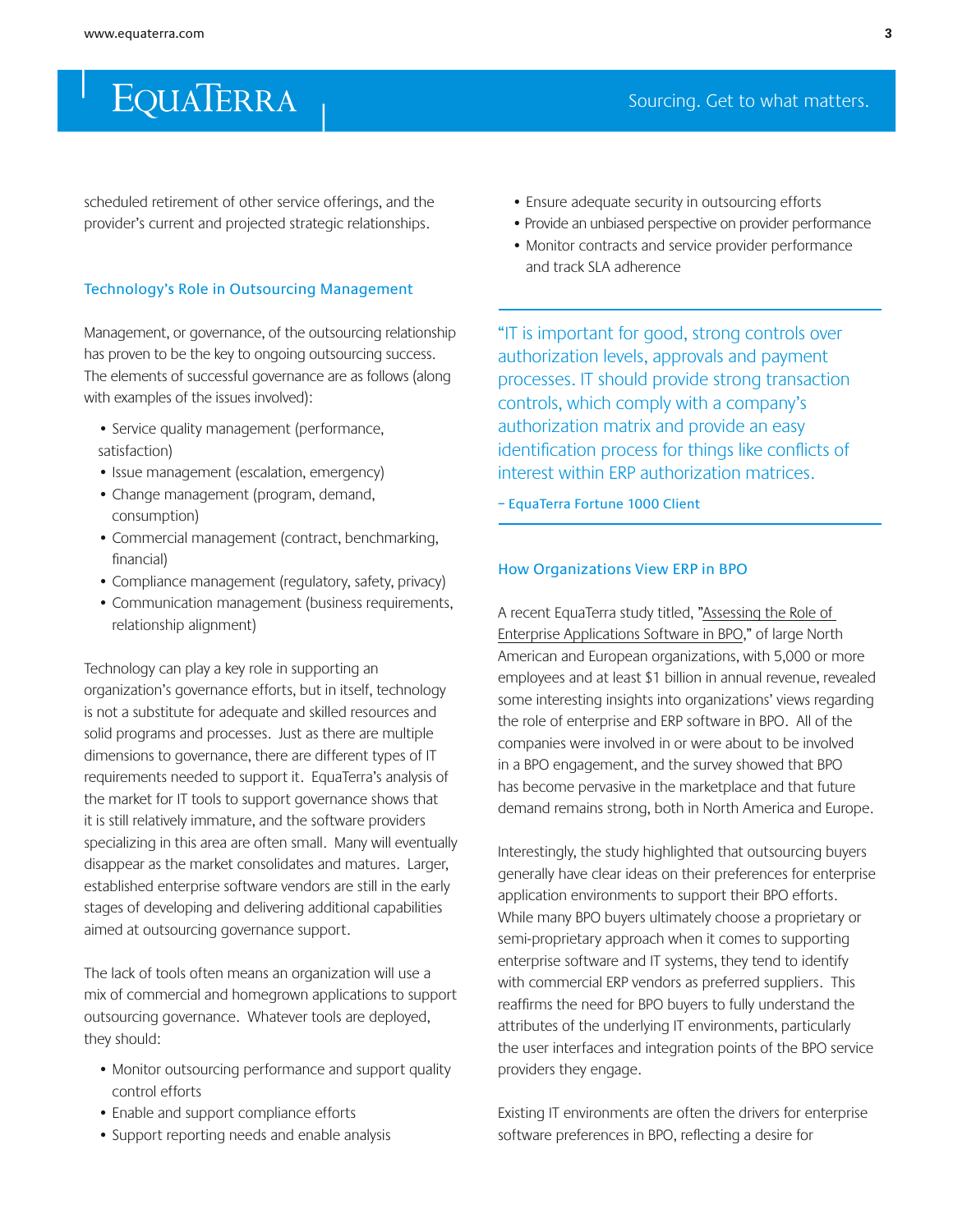continuity. However, these existing IT environments may not lead to the best solution for BPO. BPO buyers owe it to themselves to thoroughly assess the existing IT environment to gain a clear understanding of how it can support BPO.





Figure 1

Respondents favored SAP and Oracle when it came to enterprise software vendors for BPO. Microsoft was third, with "proprietary" solutions coming in fourth. In nearly all BPO scenarios, there are proprietary elements to the enterprise software platform. Most BPO service providers have standard custom/proprietary software components that they deploy or develop at a buyer's request, particularly at the user-interface layer and also at the backend where they interface with other buyer applications.

Buyers were attracted to the capabilities exhibited in commercial ERP applications - particularly if they were using those applications prior to undertaking BPO - even if they ultimately do not select a BPO service provider that partially or fully uses those commercial applications.

The survey revealed no strong preferences for who should own the software license for commercial ERP software in a BPO engagement. Reasons cited by those who favor the service provider holding the license are the ease of "onestop shopping," as well as financial reasons and a desire to leverage the BPO provider's ERP platform. For those who favored holding the license themselves, leading reasons cited were that it offered the flexibility to swap BPO service providers if needed, and the license allowed broader usage than the processes being considered for outsourcing.

An interesting divergence of opinion was noted in the way North American and European corporate executives viewed IT. Half of North American executives saw it as central to BPO success, but only 14 percent of Europeans held that view. European respondents indicated a greater focus on the provider's "cultural fit" and collaboration, while their North American counterparts expressed more interest in the quality of the BPO service provider's IT applications and systems. Also, Europeans tend to view IT more as a commodity and rank other BPO drivers as more important.

#### **Conclusion**

As this paper has shown, IT plays a critical role in any outsourcing effort. It is the backbone that supports the transactional operations of the business processes being outsourced. It is also critical to supporting analysis, tracking, quality control efforts, and outsourcing management and governance.

In light of the importance of IT, organizations engaged in or pursuing BPO must ensure that they truly understand the capabilities of their existing enterprise software environment in supporting BPO, as well as the capabilities of the candidate BPO service providers. Embedding IT requirements, needs and capabilities from the start will improve the likelihood of success for any organization undertaking BPO.

It is EquaTerra's view that organizations undertaking BPO must also strive to leverage existing investments and technologies. This is important not only from a cost standpoint, but also to maintain comfort levels and familiarity with IT applications and systems used in the past. That being said, organizations need decision-making processes in place to determine when it makes the most sense to move onto new platforms and technologies.

For more information about EquaTerra and its outsourcing advisory services, please visit the company online at www.equaterra.com or contact Lee Ann Moore at 713 669 9292 or LeeAnn.Moore@equaterra.com.

Source: EquaTerra Market Research Study, 2Q06